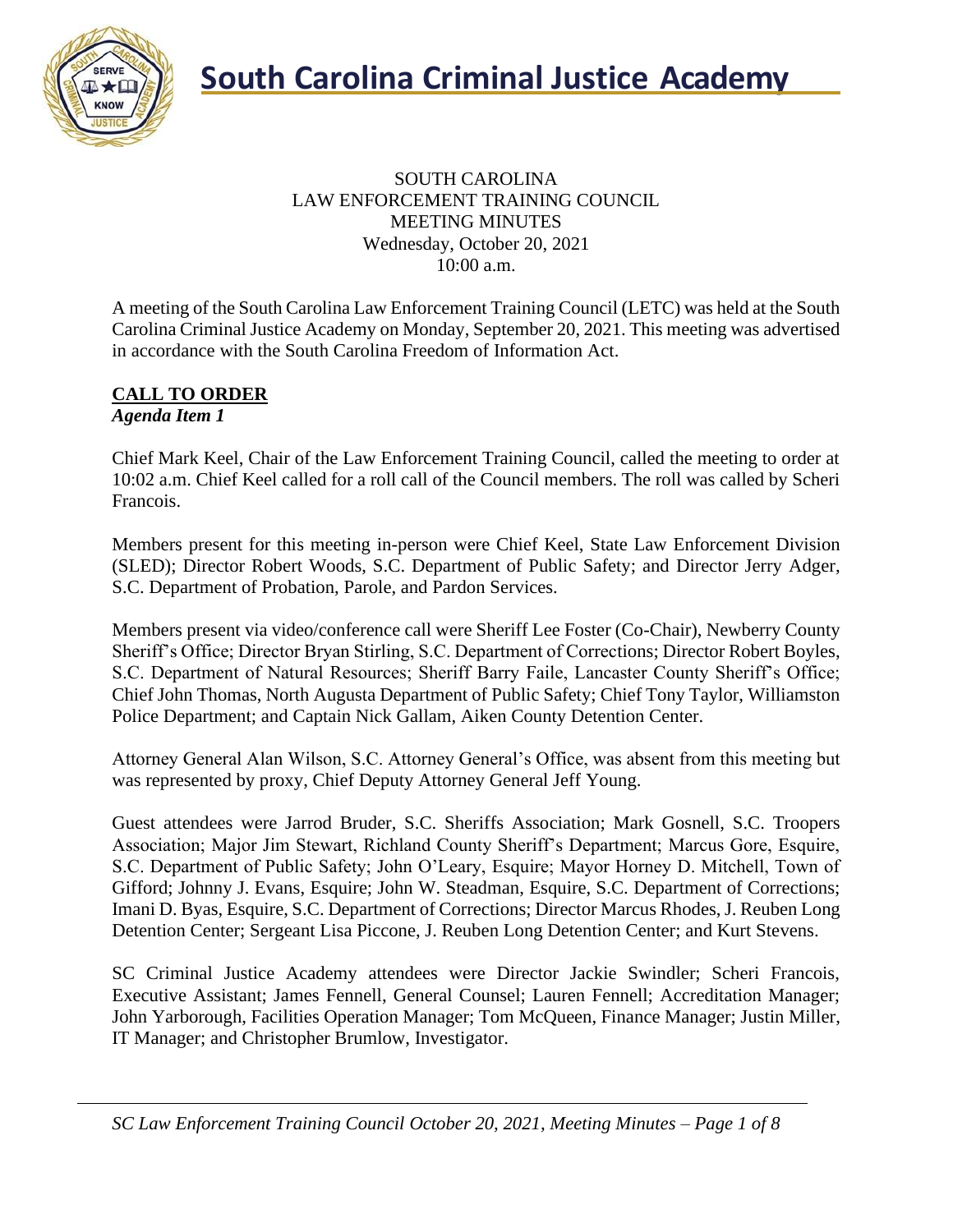

# **APPROVAL OF AGENDA**

*Agenda Item 2*

A motion to adopt the agenda was made by Director Woods and seconded by Director Boyles. Council voted unanimously to adopt the agenda as presented.

# **APPROVAL FOR MEETING MINUTES**

#### *Agenda Item 3*

A motion to approve the minutes of the September 20, 2021, meeting was made by Director Boyles and seconded by Director Woods. Council voted unanimously to accept the meeting minutes as recorded.

### **DIRECTOR'S REPORT**

*Agenda Item 4*

### A. **General Counsel Report**

- Misconduct Cases

### **Tommy Thomas:** *2020-CJA-08-07 (SCDPS)* **-**

**Summary:** Allegation of willfully making false, misleading, incomplete, deceitful, or incorrect statements to a law enforcement officer, a law enforcement agency, or a representative of the agency, except when required by departmental policy or by the laws of this State. **Request for Final Agency Decision.**

Hearing Officer recommended that Council:

- A) Issue its final agency decision, pursuant to S.C. Code Ann. Regs. 37-107 D., finding that the allegation of misconduct filed against Tommy Thomas by the S.C. Department of Public Safety has not been proven by substantial evidence; and
- B) Approve, pursuant to the authority of Council set forth at S.C. Code Ann. § 23-23-150 (G) (1), Tommy Thomas's eligibility for certification as a law enforcement officer in the State of South Carolina; and
- C) Expunge within thirty (30) days of the final agency decision in this matter, pursuant to the requirements of S.C. Code Ann. § 23-23-150 (M), all evidence related to the allegation of misconduct filed against Tommy Thomas by the S.C. Department of Public Safety.

John O'Leary, Esquire, attended this meeting to represent Mr. Thomas and to answer questions from Council, if applicable.

*SC Law Enforcement Training Council October 20, 2021, Meeting Minutes – Page 2 of 8*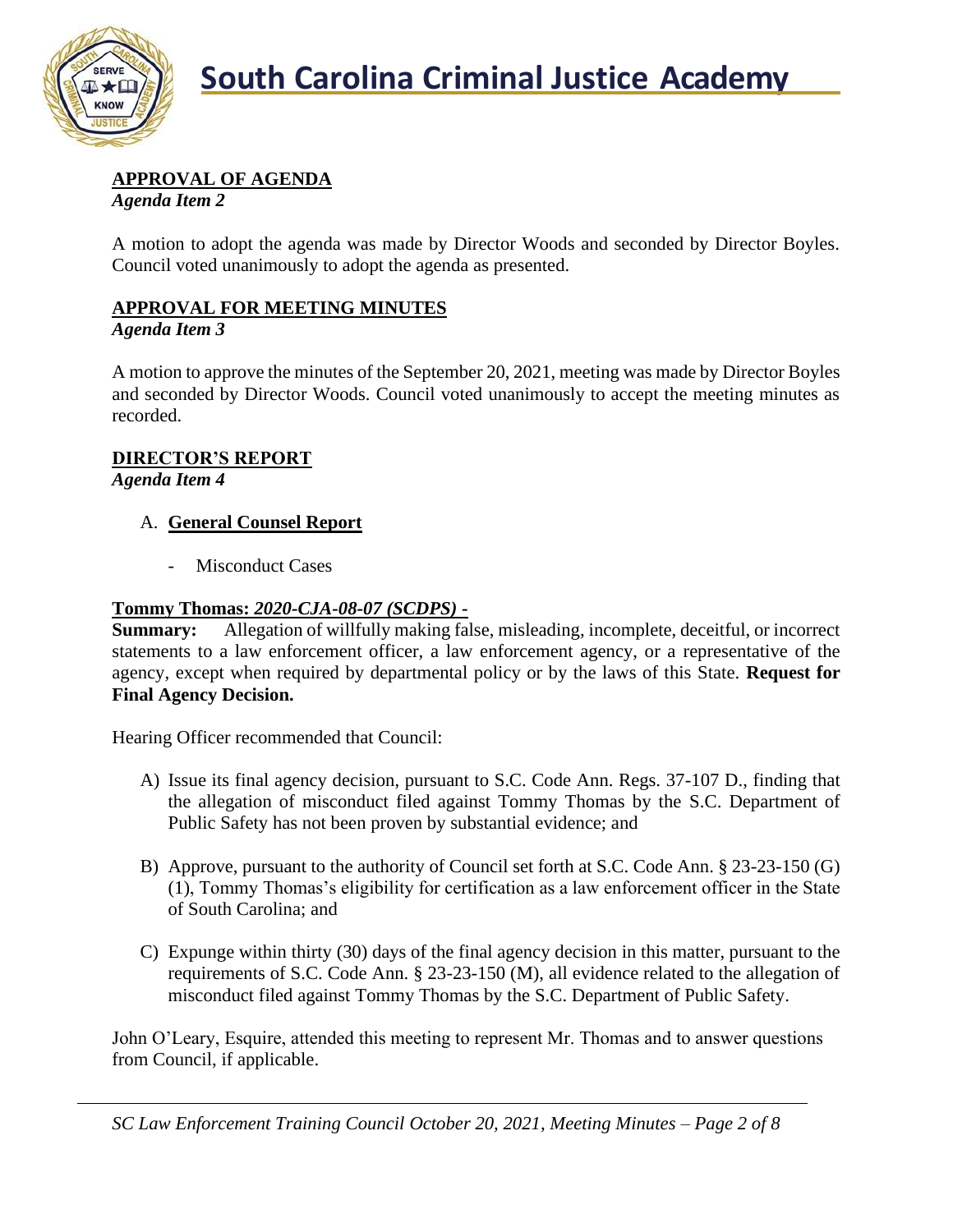

# **South Carolina Criminal Justice Academy**

Marcus Gore, Esquire, attended this meeting to represent the S.C. Department of Public Safety and to answer questions from Council, if applicable.

After hearing statements from both attorneys, Director Adger made a motion to accept the recommendation of the Hearing Officer and grant Mr. Thomas eligibility for law enforcement certification. Director Boyles seconded the motion. Council voted unanimously to adopt the recommendation of the Hearing Officer and approved Mr. Thomas's eligibility for law enforcement certification. *Please note that Director Woods recused himself from the voting process in this case.*

#### **Stephon Smith:** *2021-CJA-02-01 (Gifford PD)***-**

**Summary:** Allegation of unlawful use of a controlled substance. **Request for Final Agency Decision.**

Hearing Officer recommended that Council:

- A) Issue its final agency decision, pursuant to S.C. Code Ann. Regs. 37-107 D., finding that the allegation of misconduct reported against Stephon Smith by the Gifford Police Department have been proven by substantial evidence;
- B) Impose such sanction as the Council in its discretion deems appropriate pursuant to its authority set forth at S.C. Code Ann. Regs. 37-108 A.

Mayor Horney D. Mitchell attended this meeting to represent the Town of Gifford Police Department and to answer questions from Council, if applicable.

After hearing a statement from Mayor Mitchell regarding the misconduct allegation against Mr. Smith, Sheriff Foster made a motion to accept the recommendation of the Hearing Officer. Director Woods seconded the motion. Council voted unanimously to adopt the recommendation of the Hearing Officer and permanently denied Mr. Smith's eligibility for law enforcement certification.

#### **Desmon Drayton:** *2020-CJA-07-11 (Berkeley Co. SO) -*

**Summary:** Allegation of conviction, plea of guilty, plea of no contest or admission of guilt (regardless of withheld adjudication) to a felony, a crime punishable by a sentence of more than one year (regardless of the sentence actually imposed, if any), crime of moral turpitude in this or any other jurisdiction. **Request for Final Agency Decision.**

Hearing Officer recommended that Council: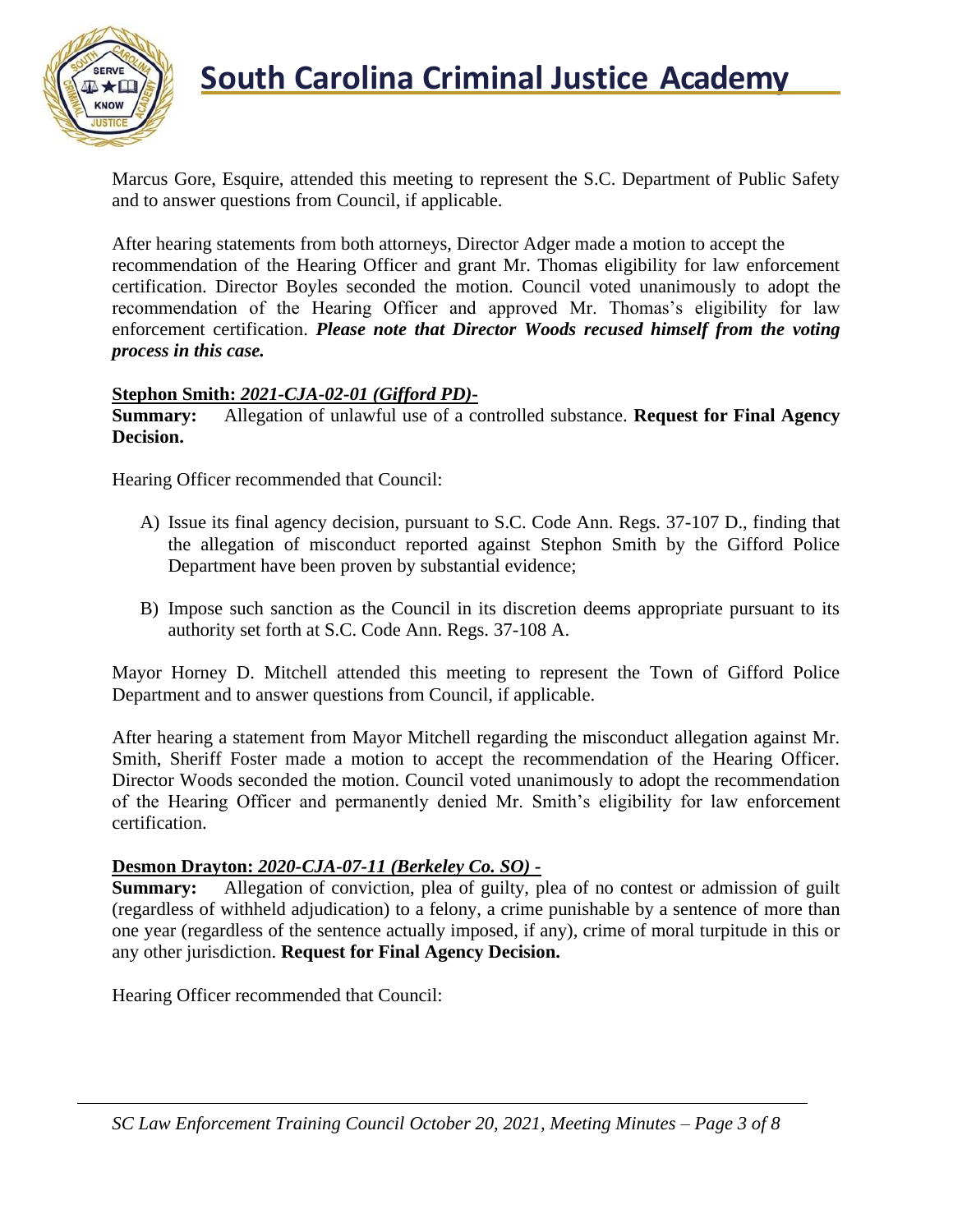

- A) Issue its final agency decision, pursuant to S.C. Code Ann. Regs. 37-107 D., finding that the allegation of misconduct filed against Dezmon Drayton by the Berkeley County Sheriff's Office has not been proven by substantial evidence; and
- B) Approve, pursuant to the authority of Council set forth at S.C. Code Ann. § 23-23-150 (G) (1), Dezmon Drayton's eligibility for certification as a law enforcement officer in the State of South Carolina; and
- C) Expunge within thirty (30) days of the final agency decision in this matter, pursuant to the requirements of S.C. Code Ann. § 23-23-150 (M), all evidence related to the allegation of misconduct filed against Dezmon Drayton by the Berkeley County Sheriff's Office.

Johnny Evans, Esquire, attended this meeting to represent Mr. Drayton and to answer questions from Council, if applicable.

Council had an in-depth discussion regarding the allegation against Mr. Drayton. Director Boyles made a motion to accept the recommendation of the Hearing Officer. Director Adger seconded the motion. With a vote of 5-5, the motion failed to pass.

Council continued discussion on this matter and entered Executive Session at 10:31 a.m. Upon conclusion of Executive Session at 10:46 a.m., Director Boyles made a new motion of "No misconduct" and to accept the recommendation of the Hearing Officer. The motion was seconded by Director Adger. With a vote of 6-4, with the majority voting "Yes", the motion passed, and Mr. Drayton's eligibility for law enforcement certification was approved.

# **Kurt M. Stevens:** *2019-CJA-03-19 (SCDC) –*

**Summary:** Allegation of dangerous or unsafe practices involving firearms, weapons, or vehicles which indicated either a willful or wanton disregard for the safety of persons. **Request for Final Agency Decision.**

Hearing Officer recommended that Council:

- A) Deny the Respondent's Motion to Dismiss on the grounds Kurt M. Stevens does not fall within the scope of the term "persons" as utilized by S.C. Code Ann.  $\S 23-23-150$  (A)(3)(d);
- B) Deny the Respondent's Motion to Dismiss on the ground the Department failed to disclose relevant documentation prior to the contested case hearing;
- C) Issue its final agency decision, pursuant to S.C. Code Ann. Regs. 37-107 D. finding that the allegation of misconduct filed against Kurt M. Stevens by the South Carolina Department of Corrections has been proven by substantial evidence; and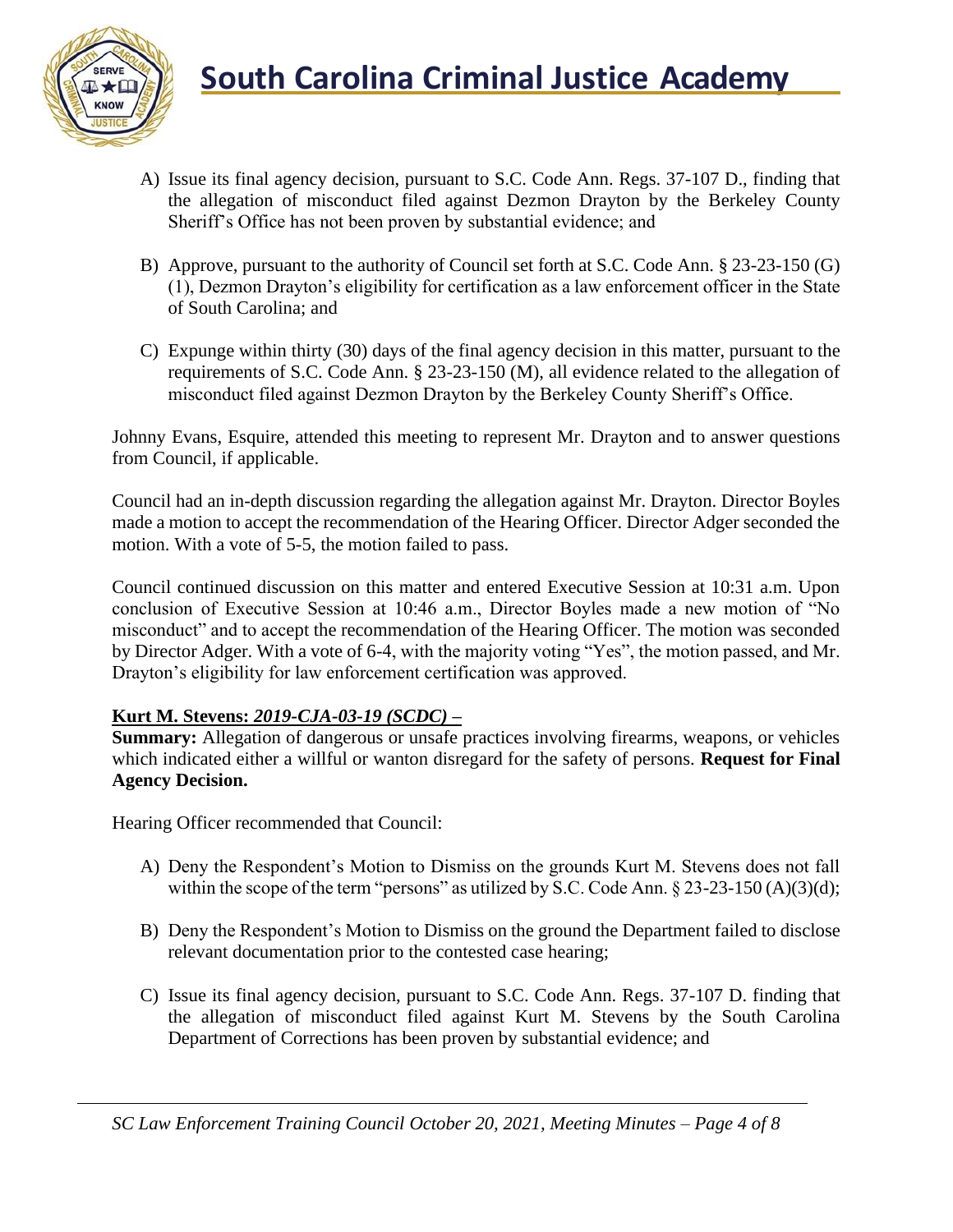

D) Deny Kurt M. Stevens eligibility for certification as a law enforcement officer in the State of South Carolina, either permanently, for a specified period of time, or pursuant to such other conditions as may be deemed appropriate by Council, pursuant to its authority set forth at S.C. Code Ann. Regs. 37-108 A.

Kurt Stevens attended this meeting to speak on his own behalf and to answer questions from Council, if applicable.

John Steadman, Esquire, and Imani Byas, Esquire, attended the meeting to represent the S.C. Department of Corrections and to answer questions from Council, if applicable.

After hearing statements from Mr. Stevens and Mr. Steadman, Director Boyles made a motion to accept the recommendation of the Hearing Officer. Director Adger seconded the motion. Council voted unanimously to adopt the recommendation of the Hearing Officer and permanently denied Mr. Stevens's eligibility for law enforcement certification. *Please note that Director Stirling recused himself from the voting process in this case.*

#### **Edna Ball:** *2020-CJA-11-02 (J. Reuben Long Detention Center) –*

**Summary:** Allegation of willfully making false, misleading, incomplete, deceitful, or incorrect statements to a law enforcement officer, a law enforcement agency, or a representative of the agency, except when required by departmental policy or by the laws of this State. **Request for Final Agency Decision.**

Hearing Officer recommended that Council:

- A) Issue its final agency decision, pursuant to S.C. Code Ann. Regs. 37-107 D., finding that the allegations of misconduct reported against Edna Ball by the J. Ruben Long Detention Center have not been proven by substantial evidence; and
- B) Expunge within thirty (30) days of the final agency decision in this matter, pursuant to the requirements of S.C. Code Ann. § 23-23-150 (M), all evidence related to the allegations of misconduct filed against Edna Ball by the J. Ruben Detention Center.

John O'Leary, Esquire, attended this meeting to represent Ms. Ball and to answer questions from Council, if applicable.

Director Marcus Rhodes and Sergeant Lisa Piccone attended this meeting to represent J. Reuben Long Detention Center and to answer questions from Council, if applicable.

Upon hearing statements from Mr. O'Leary and Director Rhodes, Director Woods made a motion to accept the recommendation of the Hearing Officer. Director Adger seconded the motion.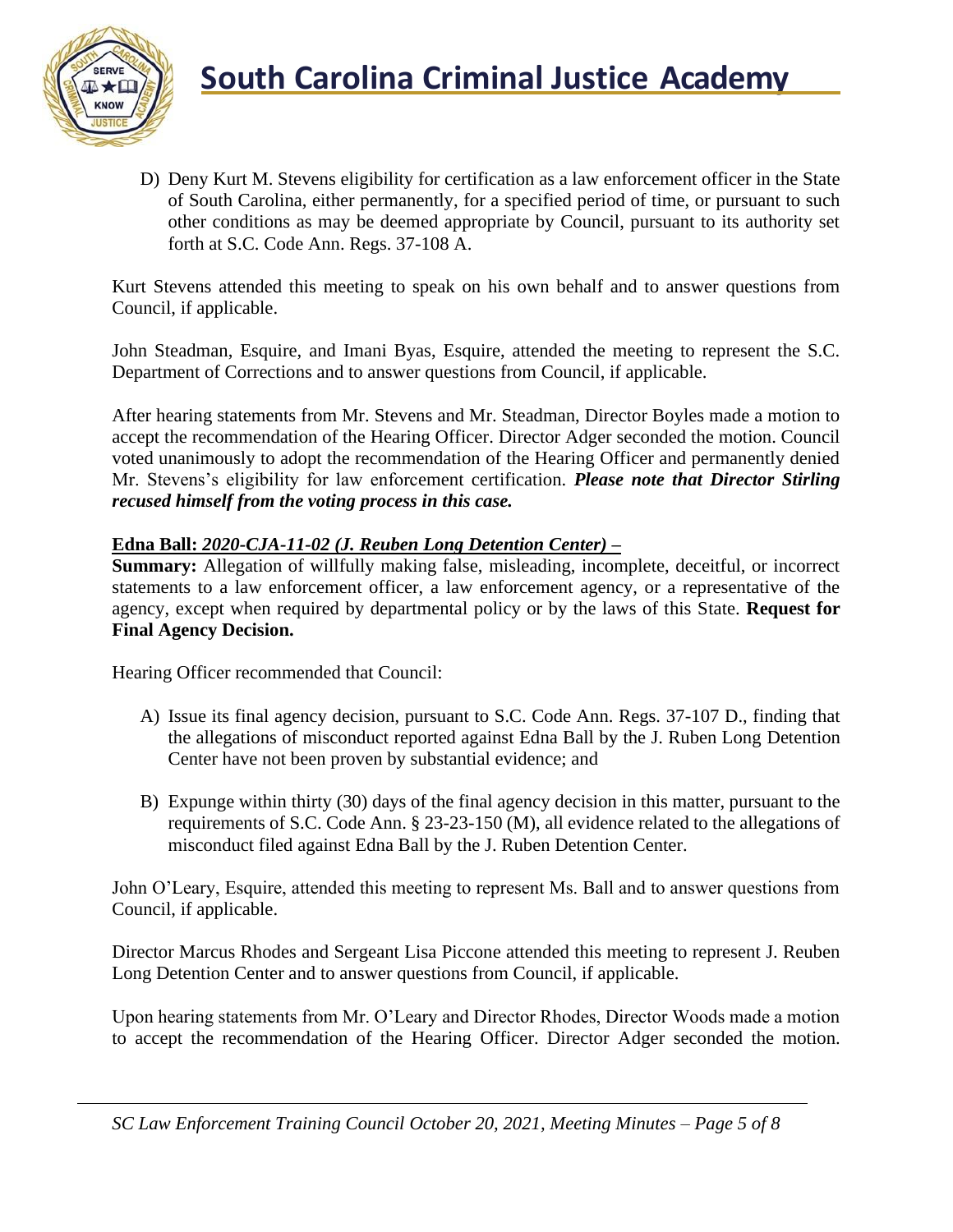

Council voted unanimously to adopt the recommendation of the Hearing Officer and approved Ms. Ball's eligibility for law enforcement certification.

#### **Kary Showers:** *2020-CJA01-11 (J. Ruben Long Detention Center)* **–**

**Summary:** Documentation was provided to the Academy signifying that Mr. Showers pleaded guilty to Reckless Driving and the DUI charge was dismissed. A check of Mr. Showers' South Carolina Driver's Record shows his license is valid and was not previously suspended for driving under the influence of alcoholic beverages or dangerous drugs, driving while impaired (or the equivalent), reckless homicide, involuntary manslaughter, or leaving the scene of an accident. **Request for Reinstatement.**

To open a discussion on this matter, Sheriff Foster made a motion to reinstate Mr. Showers' law enforcement eligibility. Director Adger seconded the motion. After brief discussion, Council voted unanimously to reinstate Mr. Showers' eligibility for law enforcement certification. *Please note that Director Woods recused himself from the voting process in this case.*

# B. **Financial Update**

#### Tom McQueen

Through the first quarter, the Academy had increases in all revenue streams compared with the prior year with Court Fine revenue increasing \$391,514; \$5 Surcharge funds by \$4,881; Miscellaneous revenue by \$32,570 and General Fund revenue \$428,878 due to salary and fringe increases. The Academy was able to carryforward \$746,774 of General Appropriated funds from FY21 to FY22 as well as \$3.7 million of Court Fine revenue; \$248,200 of \$5 Surcharge; and \$292,578 of Miscellaneous revenues. Advanced students were on campus for a short while, which accounts for the increase in Miscellaneous revenue while the \$5 Surcharge funds continue to trickle in.

Overall expenditures for the Agency increased by \$251,074 which included expenses for salaries and fringes of \$143,322 while other areas of increase were vehicle maintenance (\$15,690); munitions and law enforcement supplies (\$16,742); gasoline (\$11,366) and software license  $(\$65,125).$ 

Even with the current increase in revenues, we adapt expenditures based on the amount of revenues received to remain within the budget constraints.

#### C. **Capital Project Update**

#### John Yarborough

Funded projects for this fiscal year are in the design phase. Next, we will start the bidding process.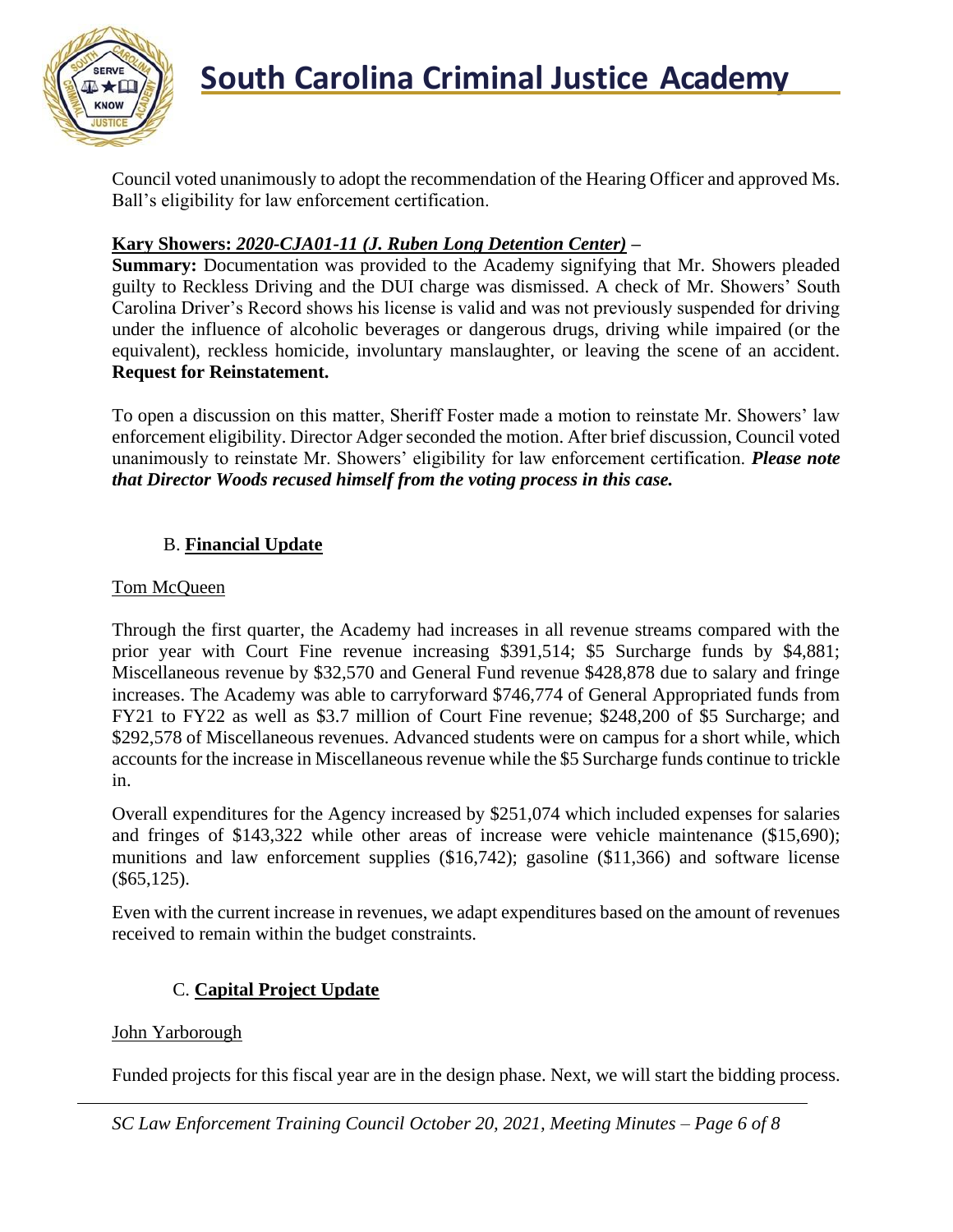

- Replace the HVAC systems in buildings 10 and 11.
- Target system upgrade on range 3.
- Replace 3 modular buildings (F.A.T.S., Forensics, and building 4.)
- Repave the parking lot and pave the gravel parking lot between buildings 4 and 7.
- Install an emergency generator for the main building.
- Renovate 68 restrooms in the North, West, and West Annex dorms.

#### D. **Director's Comments**

#### Director Swindler

Director Swindler gave updates on training, Covid testing, and cumulative and physical abilities testing. Director Swindler also gave updates regarding the use of SCCJA training facilities to law enforcement agencies in the state. Further, he gave Council an update regarding a budget hearing.

Director Swindler gave employee updates regarding positions that had been vacated and subsequently filled since the last quarter.

#### **UNFINISHED BUSINESS**

*Agenda Item 5*

There was no unfinished business to discuss.

**NEW BUSINESS** *Agenda Item 6*

# **CLOSING REMARKS/AJOURNMENT**

#### *Agenda Item 7*

Chief Keel stated that the topic of Class 3 Officers will be placed on the agenda for the November 15, 2021, meeting for more discussion.

When there were no more comments or remarks, Director Adger made a motion to adjourn the meeting.

The meeting was adjourned at 11:21 a.m.